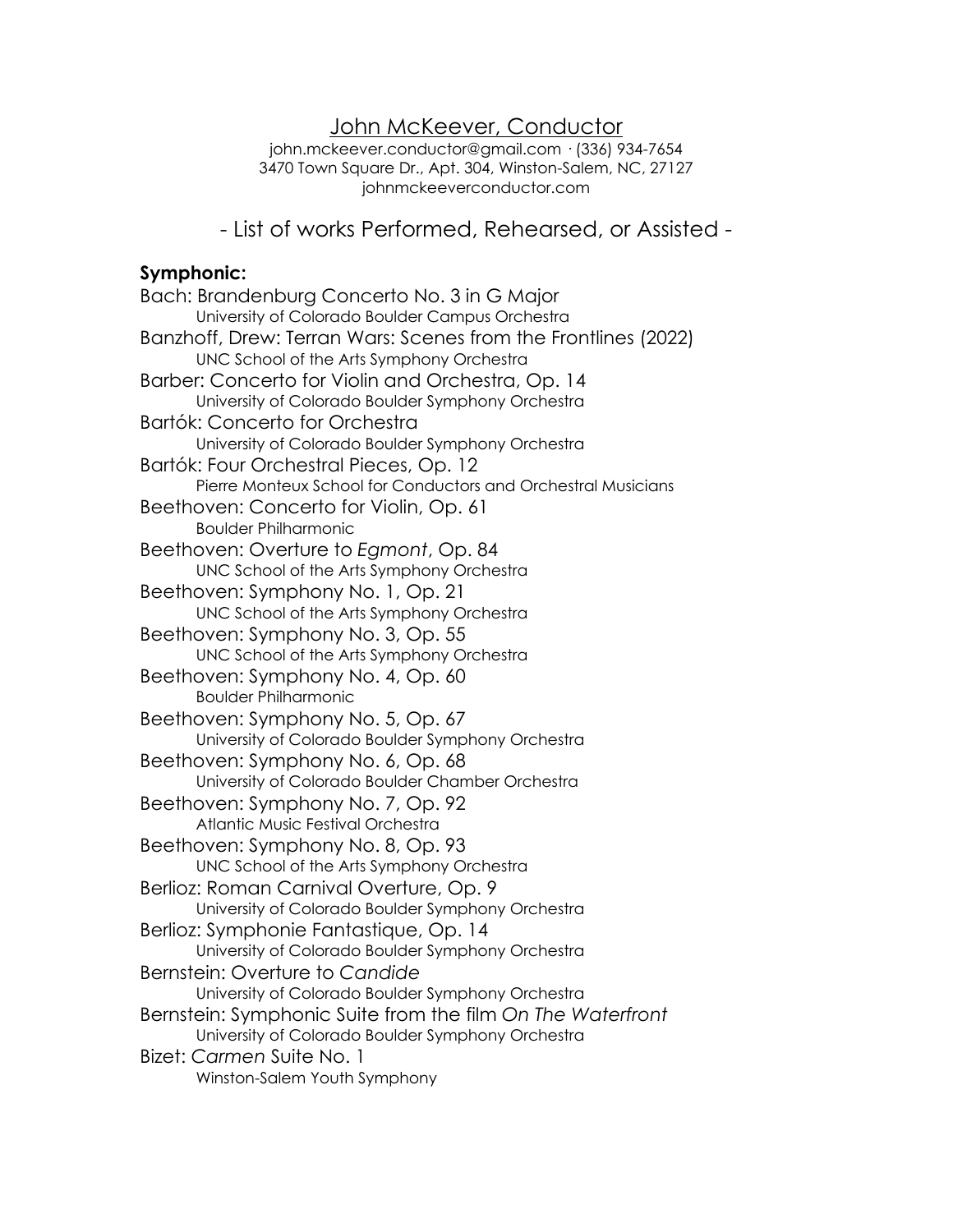Borodin: In the Steppes of Central Asia Forsyth County High School Honors Orchestra Boyer, Peter: Ellis Island: The Dream of America (2003) Boulder Philharmonic Brahms: Hungarian Dance No. 1 Asheville Symphony Youth Orchestra Brahms: Symphony No. 2, Op. 73 Atlantic Music Festival Orchestra Brahms: Symphony No. 3, Op. 90 Pierre Monteux School for Conductors and Orchestral Musicians Brahms: Symphony No. 4, Op. 98 UNC School of the Arts Symphony Orchestra Britten: Sinfonietta, Op. 1 UNC School of the Arts Symphony Orchestra Britten: Young Person's Guide to the Orchestra UNC School of the Arts Symphony Orchestra Bruch: Violin Concerto No. 1, Op. 26 Winston-Salem Youth Symphony Chabrier: España Winston-Salem Youth Symphony Copland: Appalachian Spring, 13 Instrument Suite UNC School of the Arts Symphony Orchestra Copland: Concerto for Clarinet University of Colorado Boulder Symphony Orchestra Copland: "Hoe-Down" from *Rodeo* University of Colorado Boulder Campus Orchestra Copland: Quiet City UNC School of the Arts Symphony Orchestra David: Concertino for Trombone and Orchestra University of Colorado Boulder Symphony Orchestra Deanhardt: Introspection Through Dawn (2022) UNC School of the Arts Symphony Orchestra Debussy: Prélude à l'aprés-midi d'un faune Winston-Salem Reading Orchestra Debussy: Prélude à l'après-midi d'un faune, arr. Schoenberg UNC School of the Arts Symphony Orchestra Dvorák: Serenade in E, Op. 22 University of Colorado Boulder Campus Orchetra Dvorák: Symphony No. 7, Op. 70 Winston-Salem Reading Orchestra Dvorák: Symphony No. 8, Op. 88 Winston-Salem Youth Symphony Dvorák: Symphony No. 9, Op. 95 Pierre Monteux School for Conductors and Orchestral Musicians Easterday, Morgan: Rumination (2019) American Modern Ensemble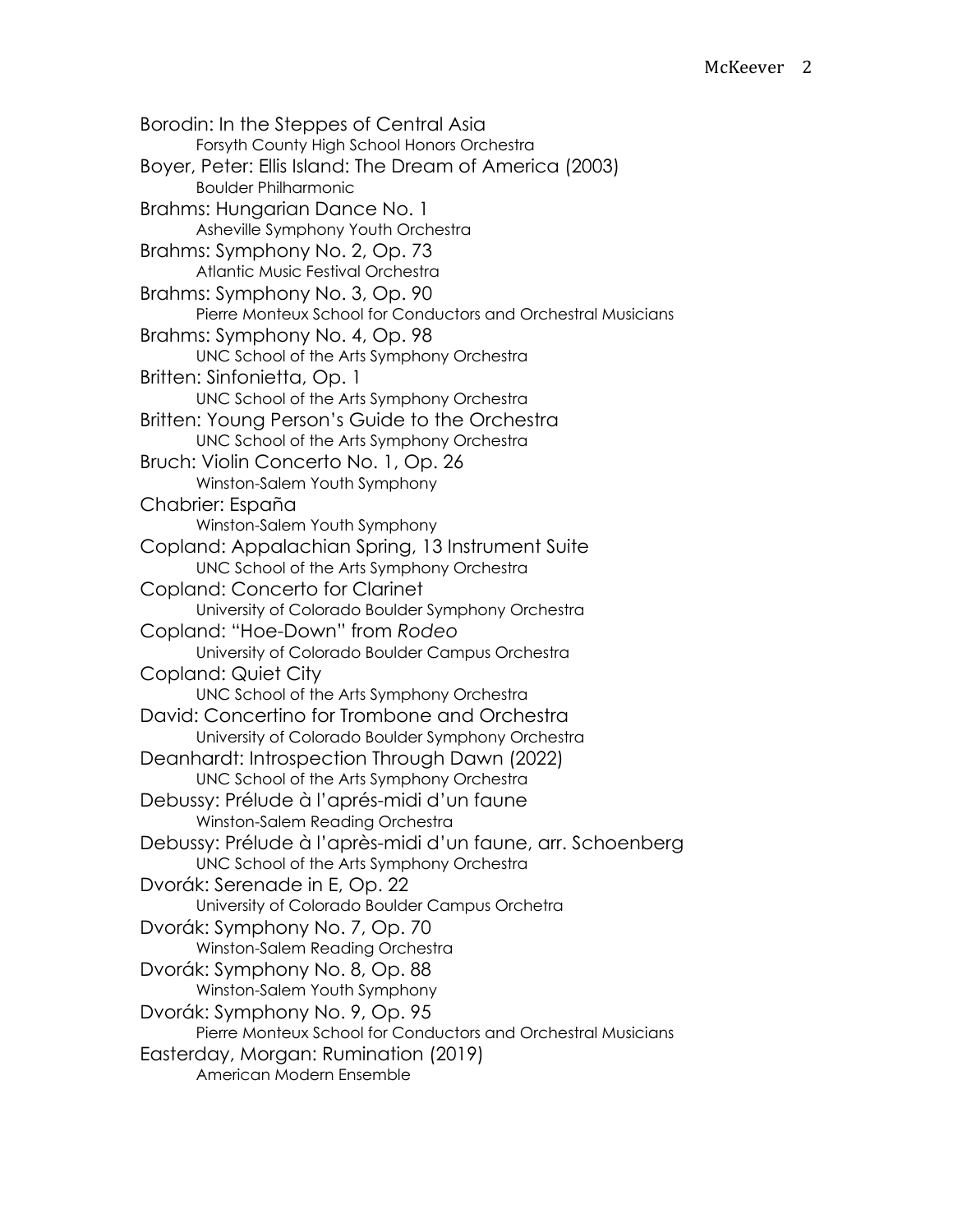Elgar: Cello Concerto in E Minor, Op. 85 Boulder Philharmonic Elgar: Enigma Variations, Op. 36 UNC School of the Arts Symphony Orchestra Elgar: Serenade in E Minor, Op. 20 UNC School of the Arts Symphony Orchestra Elgar: *The Wand of Youth*, Suite 1, Op. 1a University of Colorado Boulder Campus Orchestra Faure: Masques et Bergamasques Boulder Philharmonic Finzi: *Let Us Garlands Bring* University of Colorado Boulder Graduate Recital Fitch, Keith: Ruthless Voicings (2019) American Modern Ensemble Frazelle, Kenneth: Triple Concerto (2013) UNC School of the Arts Symphony Orchestra Gabrieli: Sonata pian'e forte Winston-Salem Brass Ensemble Gigout: Grand Choeur Dialogué, arr. John Kuzma Winston-Salem Brass Ensemble Grieg: Norwegian Dances, Op. 35 University of Colorado Boulder Campus Orchestra Haydn: Symphony No. 7 "Le Midi", H. 1/7 University of Colorado Boulder Graduate Recital Haydn: Symphony No. 27, H. 1/27 UNC School of the Arts Symphony Orchestra Haydn: Symphony No. 88, H. 1/88 UNC School of the Arts Symphony Orchestra Haydn: Symphony No. 92, H. 1/92 Atlantic Music Festival Orchestra Herrmann: Suite from *Psycho* University of Colorado Boulder Campus Orchestra Holst: The Planets, Op. 32 Boulder Philharmonic Hovhaness: Symphony No. 2, "Mysterious Mountain" Boulder Philharmonic Ibert: Concerto pour Flûte et Orchestre UNC School of the Arts Symphony Orchestra Kabalewsky: Overture to *Colas Breugnon* Pierre Monteux School for Conductors and Orchestral Musicians Kuster, Kristin: Dune Acres (2018) Boulder Philharmonic Lalo: Symphonie Espagnole, Op. 21 Winston-Salem Youth Symphony McTee, Cindy: Circuits Boulder Philharmonic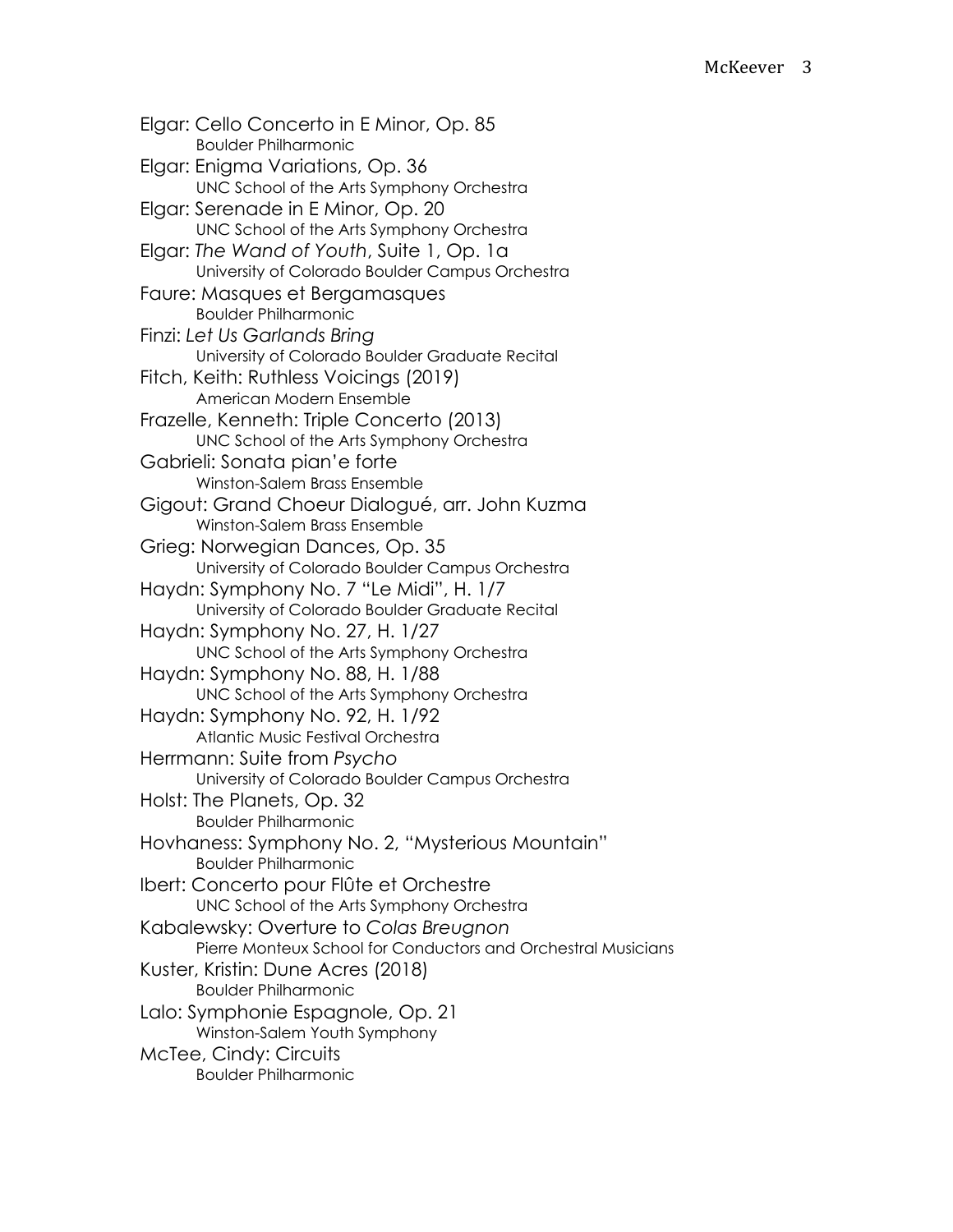Mahler: Symphony No. 7 Delaware Symphony Orchestra Mendelssohn: Symphony No. 3, Op. 56 Pierre Monteux School for Conductors and Orchestral Musicians Mendelssohn: Symphony No. 4, Op. 90 University of Colorado Boulder Symphony Orchestra Milhaud: La création du monde University of Colorado Boulder Graduate Recital Miller, Timothy Lee: Concerto For Orchestra, 1st Movement (2019) American Modern Orchestra Montgomery, Jessie: *Banner* (2014) University of Colorado Boulder Symphony Orchestra Montgomery, Jessie: *Starburst* (2012) Boulder Philharmonic Mozart: Concerto for Three Pianos, K. 242 Boulder Philharmonic Mozart: Overture to *Die Zauberflöte* University of Colorado Boulder Symphony Orchestra Mozart: Overture to *Le nozze di Figaro* UNC School of the Arts Symphony Orchestra Mozart: Symphony No. 29, K. 201/186a University of Colorado Boulder Campus Orchestra Mozart: Symphony No. 35, K. 385 Boulder Philharmonic Mozart: Symphony No. 36, K. 425 Pierre Monteux School for Conductors and Orchestral Musicians Mozart: Symphony No. 41, K. 551 Winston-Salem Reading Orchestra Mussorgsky: Prelude to *Khovanshchina* UNC School of the Arts Symphony Orchestra O'Connor: Appalachia Waltz for String Orchestra University of Colorado Boulder Campus Orchestra Offenbach: "Can-Can" from the Overture to *Orphée aux enfers* University of Colorado Boulder Campus Orchestra Pann, Carter: Second Symphony (2016) University of Colorado Boulder Symphony Orchestra Paterson, Robert: Quintus (1992) American Modern Ensemble Poulenc: Le bal masque University of Colorado Boulder Graduate Recital Prokofiev: Symphony No. 1, Op. 25 Winston-Salem Reading Orchestra Rachmaninoff: Piano Concerto No. 2 in C Minor, Op. 18 UNC School of the Arts Symphony Orchestra Ravel: Alborada del gracioso University of Colorado Boulder Symphony Orchestra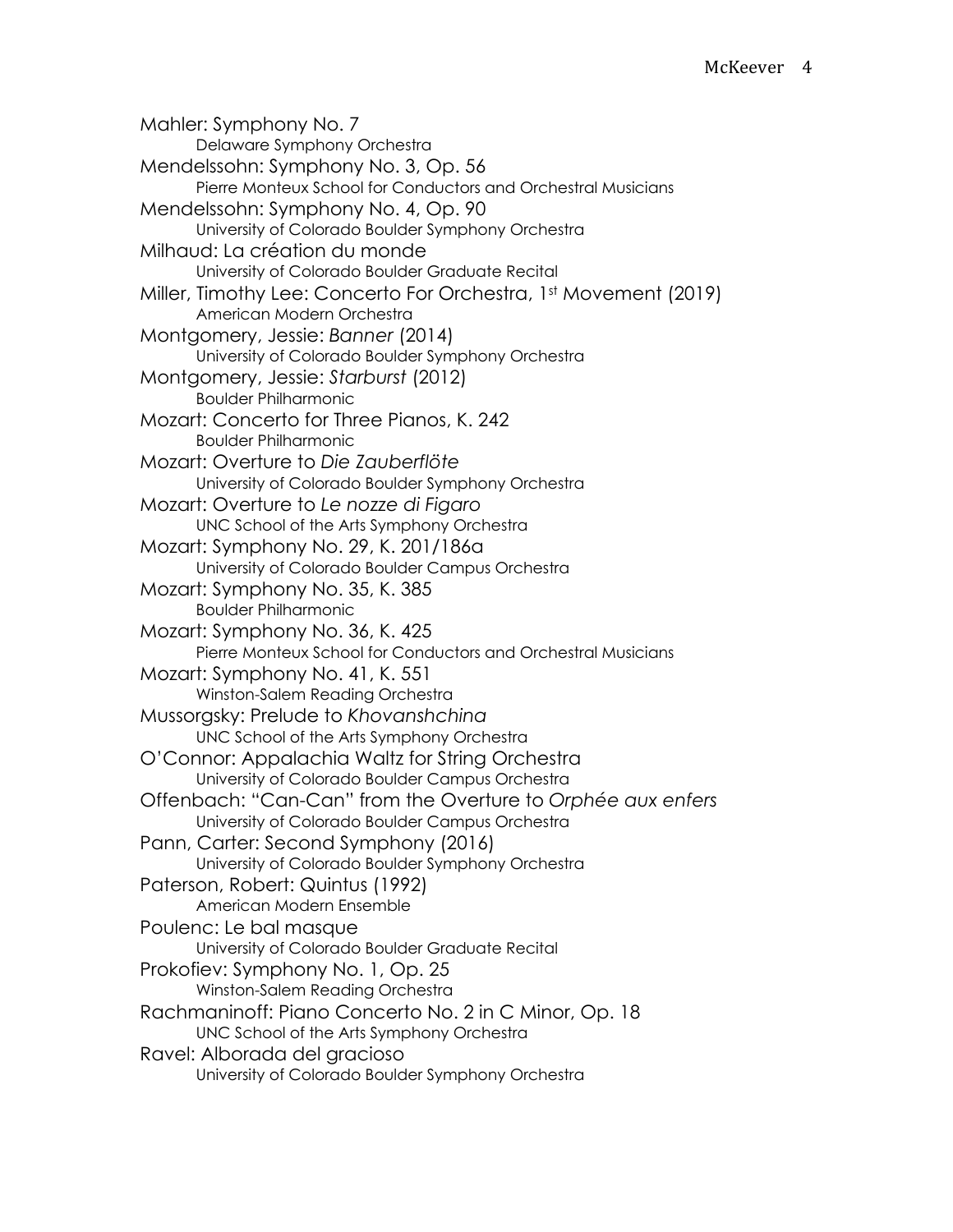Ravel: Le tombeau de Couperin Winston-Salem Ad Hoc Recording Ensemble Ravel: Valses nobles et sentimentales Winston-Salem Reading Orchestra Rimsky-Korsakov (arr. Isaac): Procession of the Nobles from *Mlada* Forsyth County High School Honors Orchestra Rimsky-Korsakov: Scheherazade, Op. 35 Winston-Salem Reading Orchestra Rodgers (arr. Bennett): *Oklahoma!* Selection for Orchestra University of Colorado Boulder Campus Orchestra Rodgers (arr. Bennett): *The Sound of Music* Selection for Orchestra University of Colorado Boulder Campus Orchestra Rossini: Overture to *Il Barbiere di Siviglia* Winston-Salem Reading Orchestra Rossini: Overture to *La Gazza Ladra* UNC School of the Arts Symphony Orchestra Saint-Saëns: *Bacchanale* from *Samson et Dalila* UNC School of the Arts Symphony Orchestra Saint-Saëns: Introduction et Rondo Capriccioso Atlantic Music Festival Schoenberg: Kammersymphonie, Op. 9 University of Colorado Symphony Orchestra Schubert: Symphony No. 8 in C Major, D. 944 Pierre Monteux School for Conductors and Orchestral Musicians Séjourné, Emmanuel: Concerto for Marimba and Strings (2005) University of Colorado Boulder Graduate Recital Shostakovich: Concerto No. 1 for Violoncello and Orchestra, Op. 107 UNC School of the Arts Symphony Orchestra Shostakovich: Symphony No. 5, Op. 47 UNC School of the Arts Symphony Orchestra Shostakovich: Symphony No. 9, Op. 70 University of Colorado Boulder Symphony Orchestra Shostakovich (arr. Bulla): "Finale' from Symphony No. 5, Op. 47 Forsyth County High School Honors Orchestra Sibelius: Concerto in D Minor for Violin and Orchestra, Op. 47 UNC School of the Arts Symphony Orchestra Sibelius: Finlandia, Op. 26 Triad Area Medical Orchestra Sibelius: *Pelleas et Melisande* Suite, Op. 46 University of Colorado Boulder Chamber Orchestra Sibelius: Symphony No. 2, Op. 43 Boulder Philharmonic Stephenson, James: *Celestial Suite* (2011) Boulder Philharmonic R. Strauss: Four Songs, Op. 27 University of Colorado Boulder Symphony Orchestra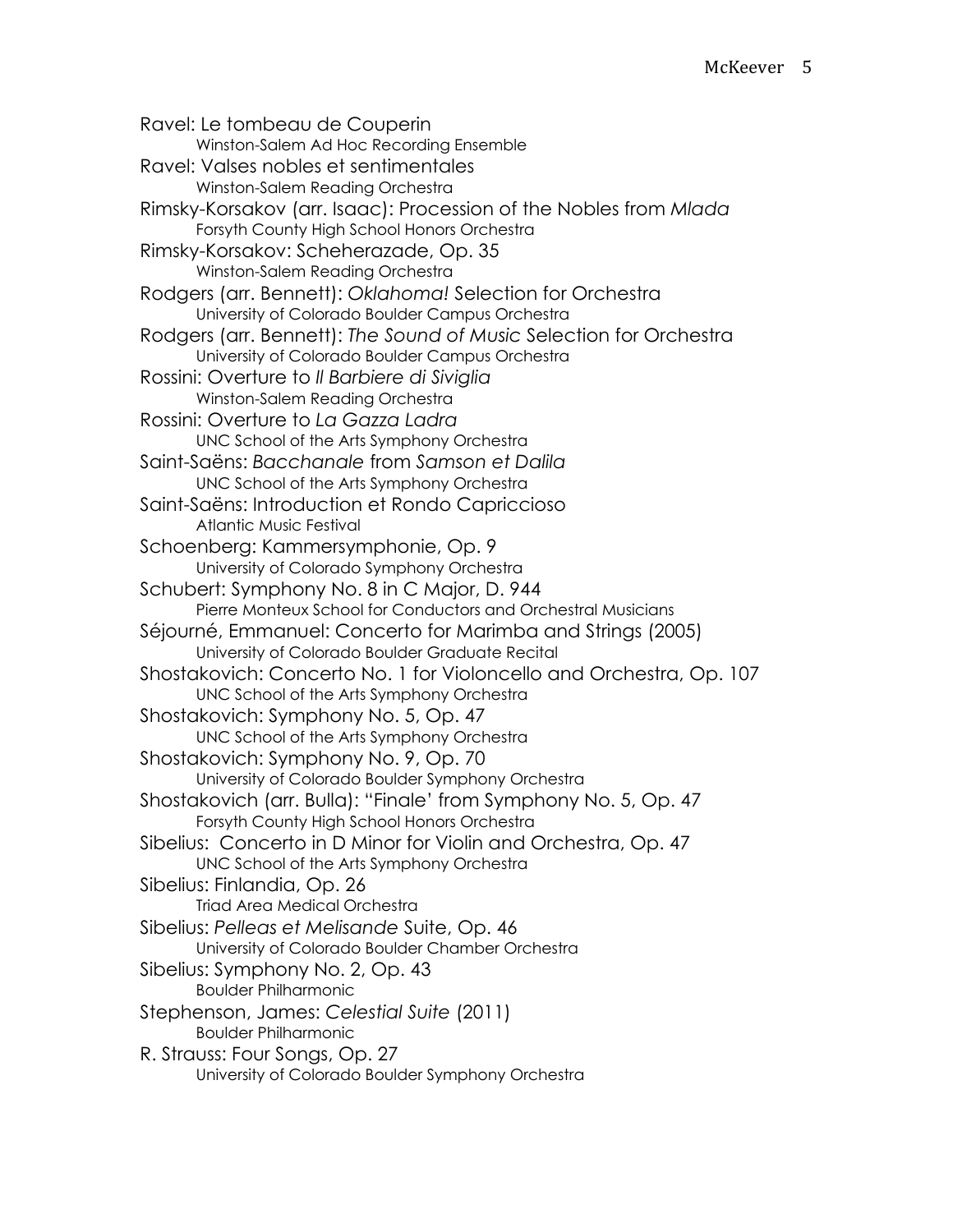R. Strauss: Solemn Entry, Transcribed by K. Brantigan and K. Singleton Winston-Salem Brass Ensemble Stravinsky: *Pulcinella* Suite University of Colorado Boulder Chamber Orchestra L. Subramaniam: Violin & Double Bass Concerto (2020) University of Colorado Boulder Symphony Orchestra Suk, Serenade for String Orchestra, Op. 6 University of Colorado Boulder Symphony Orchestra Susato, Tylman: Suite Six Dances from *The Danserye*, arr. John Iveson Winston-Salem Brass Ensemble Tchaikovsky (arr. Müller): Romeo and Juliet Introduction and Finale Forsyth County High School Honors Orchestra Tchaikovsky: Serenade in C Major, Op. 48 University of Colorado Boulder Chamber Orchestra Tchaikovsky: Symphony No. 2, Op. 17 University of Colorado Boulder Campus Orchestra Tchaikovsky: Symphony No. 4, Op. 36 Pierre Monteux School for Conductors and Orchestral Musicians Tchaikovsky: Symphony No. 5, Op 64 University of Colorado Boulder Symphony Orchestra Tchaikovsky: "Waltz" from *Swan Lake* University of Colorado Boulder Campus Orchestra Telemann: Ouverture-Suite "Burlesque de Quixotte", TWV. 55 University of Colorado Boulder Campus Orchestra Theofanidis: Rainbow Body (2000) UNC School of the Arts Symphony Orchestra Tomasi: Concerto for Saxophone and Orchestra UNC School of the Arts Symphony Orchestra Verdi: Overture to *La forza del destino* UNC School of the Arts Symphony Orchestra Verdi: Requiem UNC School of the Arts Symphony Orchestra Verdi: *Triumphal March and Ballet* from *Aida* Winston-Salem Youth Symphony Wagner: Overture to *Der fliegende Holländer* Winston-Salem Reading Orchestra Wagner: Overture to *Die Meistersing von Nürnberg* University of Colorado Boulder Campus Orchestra Wagner: Prelude and Liebestod from *Tristan und Isolde* UNC School of the Arts Symphony Orchestra Wagner: *The Ride of the Valkyries* from *Die Walküre* UNC School of the Arts Symphony Orchestra Wagner: Siegfried Idyll, WWV 103 UNC School of the Arts Symphony Orchestra Ward, Robert: By the Way of Memories (1987) UNC School of the Arts Symphony Orchestra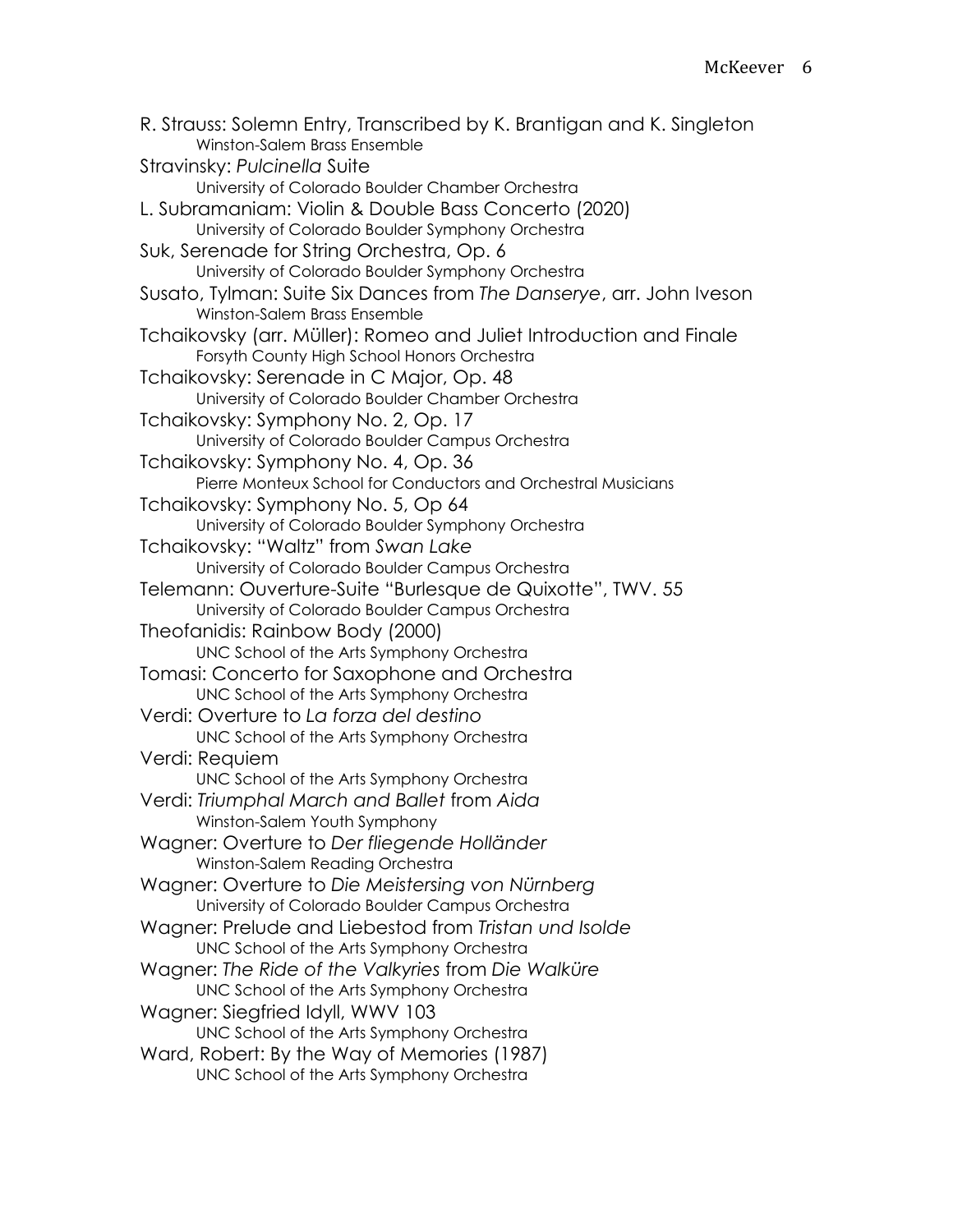Ward, Robert: Symphony No. 2 (1947) UNC School of the Arts Symphony Orchestra Warlock: Capriol Suite for String Orchestra University of Colorado Boulder Campus Orchestra Weber: Overture to *Der Freischütz* UNC School of the Arts Symphony Orchestra Wray, Christian: Return to Dust (2022) UNC School of the Arts Symphony Orchestra Zelenka: Capriccio in G Major, SWV 183 University of Colorado Boulder Campus Orchestra

# **Opera/Ballet:**

Argento: *Miss Havisham's Wedding Night* CU Boulder DMA Recital Bizet: *Carmen* Piedmont Opera Britten: *Owen Wingrave* A.J. Fletcher Opera Institute Handel: *Alcina* Chicago Summer Opera Heggie, Jake: *It's A Wonderful Life* Eklund Opera Program Humperdinck: *Hansel und Gretel* Chicago Summer Opera Menotti: *Amahl and the Night Visitors* The Smith Civic Center of Lexington, NC Menotti: *The Consul* A.J. Fletcher Opera Institute Mozart: *Le Nozze di Figaro* Eklund Opera Program Mozart: *Die Zauberflöte* Piedmont Opera Musto, John: *Volpone* A.J. Fletcher Opera Institute Nicolai: *The Merry Wives of Windsor* A.J. Fletcher Opera Institute Offenbach: *Les contes d'Hoffmann* A.J. Fletcher Opera Institute Puccini: Gianni Schicci Piedmont Opera Puccini: *Madama Butterfly* Piedmont Opera Puccini: *La Rondine* A.J. Fletcher Opera Institute Puccini: *Suor Angelica* Piedmont Opera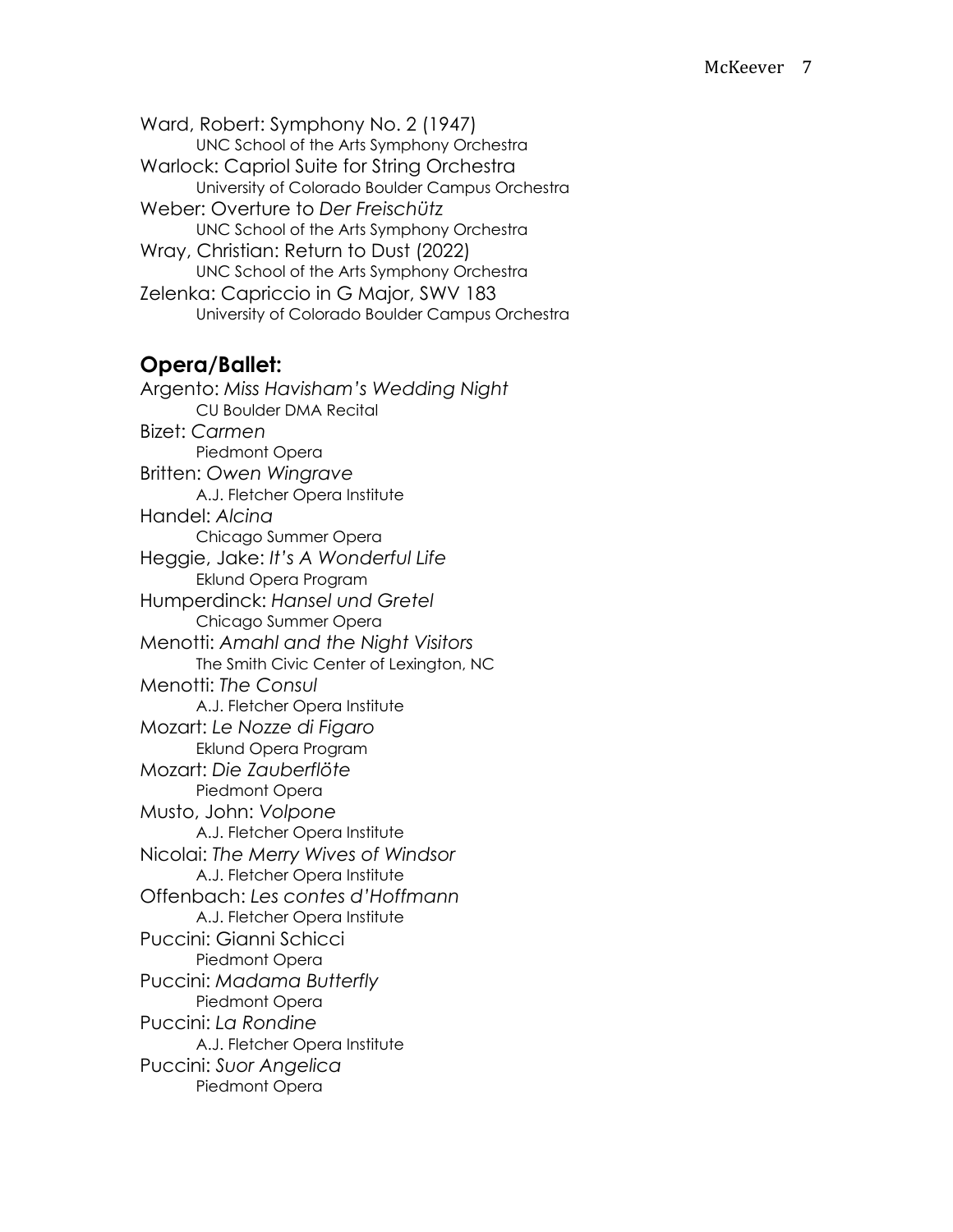Puccini: *Tosca* Piedmont Opera Puts, Kevin: *Silent Night* Piedmont Opera Rossini: *Il Barbiere di Siviglia* Piedmont Opera Rossini: *La Cenerentola* Opera NEO Rossini: *L'Italiana in Algeri* Piedmont Opera Rota: *Il capello di paglia di Firenzi* A.J. Fletcher Opera Institute J. Strauss: *Die Fledermaus* A.J. Fletcher Opera Institute Stravinsky: *Mavra* Neighborhood Projects Sullivan: *The Gondoliers* UNCSA Undergraduate Opera Workshop Sullivan: *H.M.S. Pinafore* Piedmont Opera Sullivan: *The Pirates of Penzance* Piedmont Opera Tchaikovsky: *Eugene Onegin* Opera NEO Tchaikovsky: *The Nutcracker* UNCSA School of Dance Verdi: *Rigoletto* Piedmont Opera Wagner: *Der fliegende Holländer* Piedmont Opera

# **Musical Theatre:**

Harold Arlen and E. Y. Harburg: *The Wizard of Oz* (RSC) Community Theatre Greensboro Jerry Bock: *She Loves Me* UNCSA School of Drama Sherman Edwards: *1776* UNCSA School of Drama William Finn: *The 25th Annual Putnam County Spelling Bee* Acting Out! (UNCSA) Jason Howland: *Little Women: the Musical* Twin City Stage Loesser: *Guys and Dolls* UNCSA School of Drama Sondheim: *Into the Woods* Twin City Stage